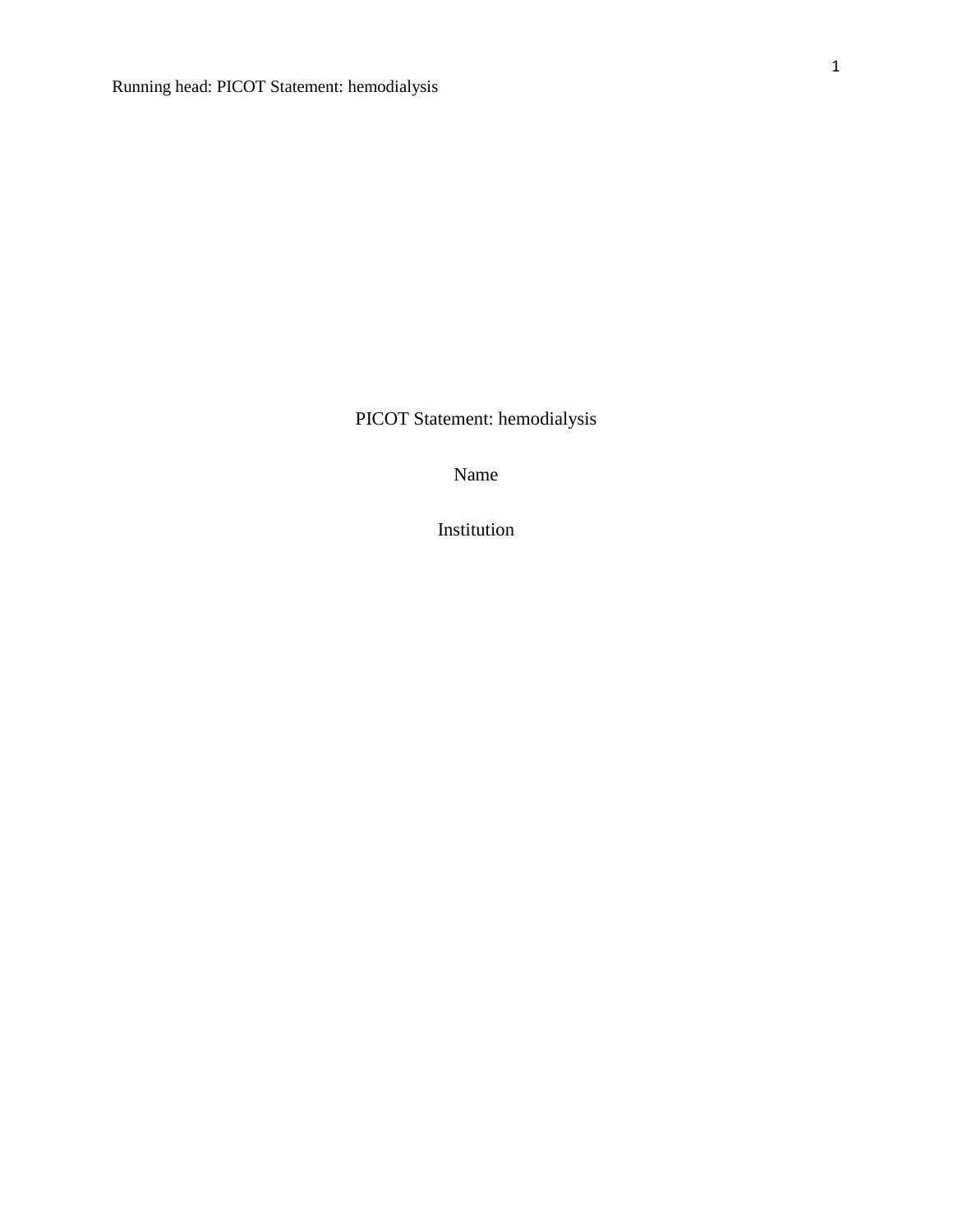#### PICOT Statement: hemodialysis

## **Introduction**

Hemodialysis is a health process of blood purification for patients that have kidney problems. It is a treatment where wastes are filtered from water in the blood of a patient, a function that is normally performed by kidney.

## **PICOT Statement**

#### **Problem**

Patients with kidney problem that undergo hemodialysis for treatment of their condition experience a lot of pain in their daily routine. Pain has a lot of negative effect for the experience of inpatient hospitalization for any particular condition. The role of a nurse to improve the condition of patients including their quality of life and experience during treatment (Hagemann, Martin & Neme, 2019). Patients whose metabolic pathways have been compromised become more vulnerable because of the side effects of the medication.

#### **Intervention**

Management of hemodialysis patients should focus on pain and anxiety management and reduction so as to reduce the side effects of the treatment through purification. One of the ways for intervening in anxiety management of hemodialysis is music therapy. The effect of music therapy tend to reduce anxiety by patients that are undergoing treatment (Hagemann et al. 2019). Using specific music techniques such as guitar and voice, the patient is expected to feel better thus having an improved quality of life.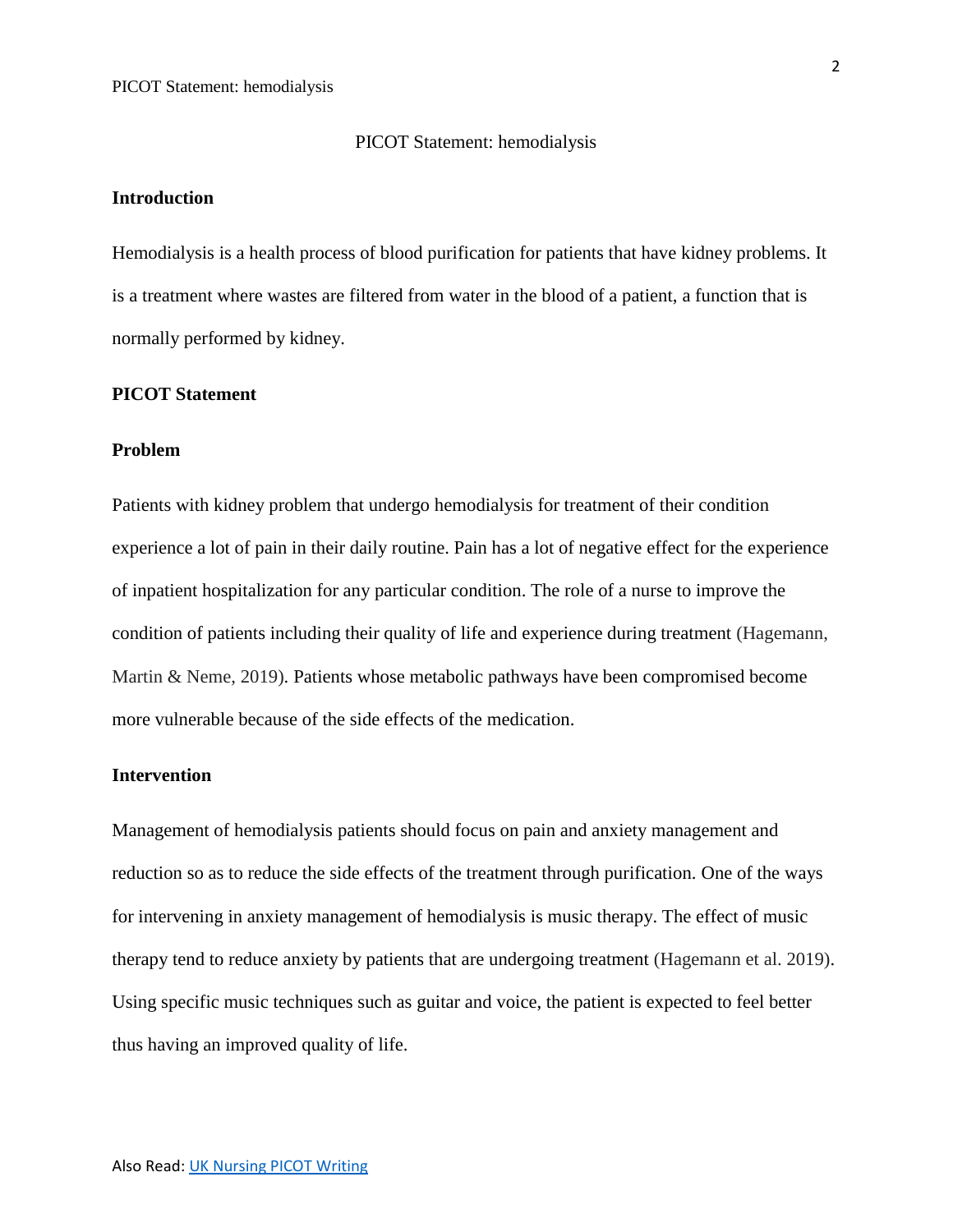### **Comparison**

Alternatively patients undergoing hemodialysis could not be subjected to any kind of music therapy so as to monitor whether the normal hemodialysis alone is sufficient. The results of patients that were subjected to music therapy and those that did not have any music therapy should be compared to determine the effectiveness of each method.

## **Outcome**

Reduced anxiety and better quality of life is guaranteed for hemodialysis patients that are subjected to music therapy (Hagemann et al. 2019). The level of depression and anxiety is significantly reduced when patients listen to music administered by a music therapist.

## **Time**

To obtain better results from music therapy, hemodialysis patients should be subjected to music for eight sessions of treatment. The period is long enough to suppress the symptoms of anxiety and depression.